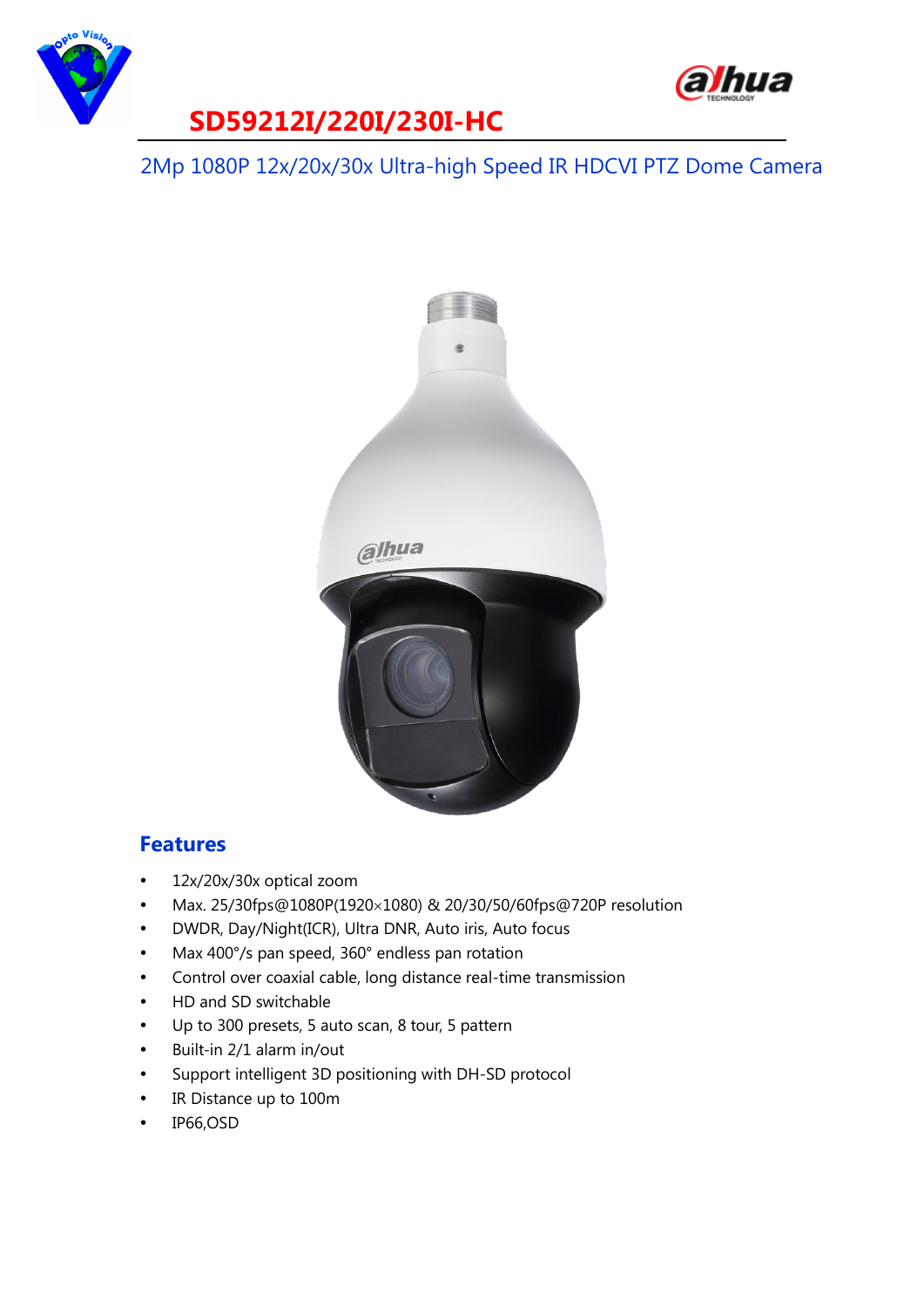

# **SD59212I/220I/230I-HC**

## **Technical Specifications**

| <b>Model</b>                    | DH-SD59212I-HC                                                                           | DH-SD59220I-HC                     | DH-SD59230I-HC                      |
|---------------------------------|------------------------------------------------------------------------------------------|------------------------------------|-------------------------------------|
| Camera                          |                                                                                          |                                    |                                     |
| Image Sensor                    | 1/2.8" Exmor CMOS                                                                        |                                    |                                     |
| <b>Effective Pixels</b>         | 1920(H) x 1080(V), 2Megapixels                                                           |                                    |                                     |
| <b>Horizontal Resolution</b>    | $\geq$ 1000TVL                                                                           |                                    |                                     |
| Scanning System                 | Progressive                                                                              |                                    |                                     |
| <b>Electronic Shutter Speed</b> | $1/1 \sim 1/30,000$ s                                                                    |                                    |                                     |
| Min. Illumination               | Color: 0.05Lux@F1.6;                                                                     | Color: 0.05Lux@F1.4;               | Color: 0.05Lux@F1.6;                |
|                                 | B/W: 0.005Lux@F1.6;                                                                      | B/W: 0.005Lux@F1.4;                | B/W: 0.005Lux@F1.6;                 |
|                                 | OLux (IR on)                                                                             | OLux (IR on)                       | OLux (IR on)                        |
| S/N Ratio                       | More than 50dB                                                                           |                                    |                                     |
| Resolution                      | 25/30fps@1080P, 25/30/50/60fps@720P                                                      |                                    |                                     |
| Video Output                    | 1-channel BNC HDCVI high definition video output/ CVBS standard                          |                                    |                                     |
|                                 | definition video output (Can switch)                                                     |                                    |                                     |
| <b>Camera Features</b>          |                                                                                          |                                    |                                     |
| Day/Night                       | Auto(ICR) / Color / B/W                                                                  |                                    |                                     |
| <b>Backlight Compensation</b>   | BLC / HLC / DWDR (Digital WDR)                                                           |                                    |                                     |
| <b>White Balance</b>            | Auto, ATW, Indoor, Outdoor, Manual                                                       |                                    |                                     |
| Gain Control                    | Auto / Manual                                                                            |                                    |                                     |
| Noise Reduction                 | 2D/3D                                                                                    |                                    |                                     |
| Privacy Masking                 | Up to 24 areas                                                                           |                                    |                                     |
| Digital Zoom                    | 16x                                                                                      |                                    |                                     |
| Lens                            |                                                                                          |                                    |                                     |
| Focal Length                    | $5.1$ mm~ $61.2$ mm                                                                      | 4.7mm~94mm                         | 4.3mm~129mm                         |
|                                 | (12x Optical zoom)                                                                       | (20x Optical zoom)                 | (30x Optical zoom)                  |
| Max Aperture                    | $F1.6~$ F3.0                                                                             | $F1.4~$ F2.6                       | $F1.6 \sim F5.0$                    |
| Focus Control                   | Auto / Manual                                                                            |                                    |                                     |
| Angle of View                   | H: $51.3^{\circ} \sim 4.64^{\circ}$                                                      | H: $54.1^{\circ} \sim 3.2^{\circ}$ | H: $65.1^{\circ} \sim 2.34^{\circ}$ |
| Close Focus Distance            | $100$ mm ~ $1000$ mm                                                                     |                                    |                                     |
| <b>PTZ</b>                      |                                                                                          |                                    |                                     |
| Pan/Tilt Range                  | Pan: $0^{\circ} \sim 360^{\circ}$ endless; Tilt: -15° $\sim 90^{\circ}$ , auto flip 180° |                                    |                                     |
| Manual Control Speed            | Pan: 0.1° ~300° /s; Tilt: 0.1° ~200° /s                                                  |                                    |                                     |
| Preset Speed                    | Pan: 400° /s; Tilt: 300° /s                                                              |                                    |                                     |
| Preset                          | 300(DH-SD),255(Pelco-P/D)                                                                |                                    |                                     |
| PTZ Mode                        | 5 Pattern, 8 Tour, Auto Pan, Auto Scan                                                   |                                    |                                     |
| Speed Setup                     | Human-oriented focal length/ speed adaptation                                            |                                    |                                     |
| Power up Action                 | Auto restore to previous PTZ and lens status after power failure                         |                                    |                                     |
| <b>Idle Motion</b>              | Activate Preset/ Scan/ Tour/ Pattern if there is no command in the                       |                                    |                                     |
|                                 | specified period                                                                         |                                    |                                     |
| Protocol                        | DH-SD, Pelco-P/D (Auto recognition)                                                      |                                    |                                     |